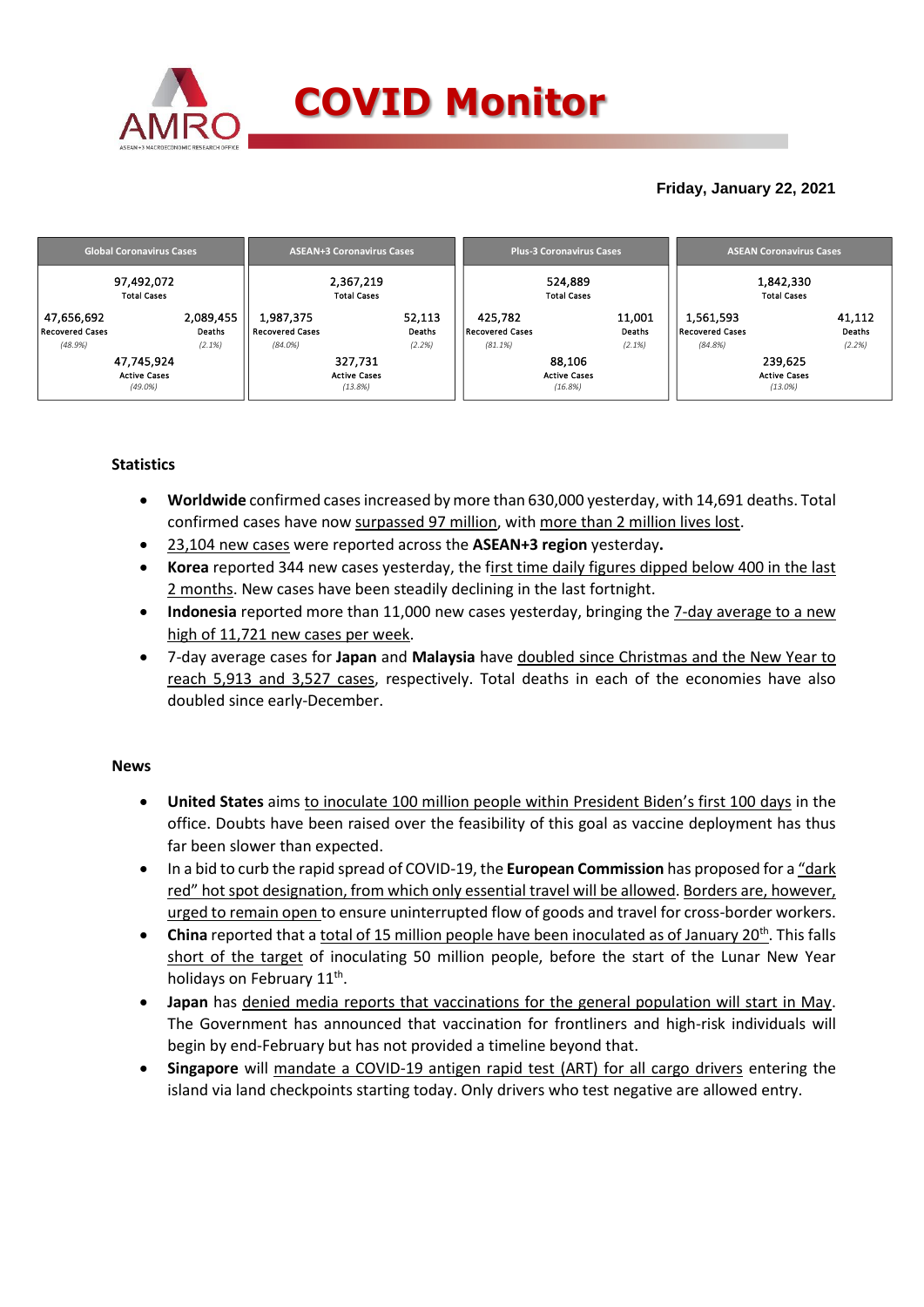

#### Overview of Confirmed COVID-19 Cases

| Economy              | <b>Total</b><br>Cases | Cases per 1M<br>Population | <b>New</b><br>Cases | <b>New Cases</b><br>per 1M Pop. | <b>New Cases</b><br>$(7$ -day avg) <sup>1</sup> | <b>∆New Cases</b> | ∆% New<br>Cases | <b>Total</b><br><b>Deaths</b> | <b>New</b><br><b>Deaths</b> | <b>Fatality</b><br>Rate (%) | <b>Total</b><br><b>Recovered</b> | <b>Recovery</b><br><b>Rate (%)</b> | <b>Active</b><br>Cases | Resolved<br>cases $(\%)^2$ |
|----------------------|-----------------------|----------------------------|---------------------|---------------------------------|-------------------------------------------------|-------------------|-----------------|-------------------------------|-----------------------------|-----------------------------|----------------------------------|------------------------------------|------------------------|----------------------------|
| Global               | 97,492,072            |                            | 630,016             |                                 |                                                 | $-64,107$         | 0.7             | 2,089,455                     | 14,691                      | 2.1                         | 47,656,692                       | 48.9                               | 47,745,924             | 51.0                       |
| ASEAN+3              | 2,367,219             |                            | 23,104              |                                 |                                                 | $-2,136$          | 1.0             | 52,113                        | 553                         | 2.2                         | 1,987,375                        | 84.0                               | 327,731                | 51.0                       |
| Plus-3               | 524,889               |                            | 5,965               |                                 |                                                 | $-175$            | 1.1             | 11,001                        | 105                         | 2.1                         | 425,782                          | 81.1                               | 88,106                 | 86.2                       |
| <b>ASEAN</b>         | 1,842,330             |                            | 17,139              |                                 |                                                 | $-1,961$          | 0.9             | 41,112                        | 448                         | 2.2                         | 1,561,593                        | 84.8                               | 239,625                | 85.7                       |
|                      |                       |                            |                     |                                 |                                                 |                   |                 |                               |                             |                             |                                  |                                    |                        |                            |
| China                | 88,701                | 63                         | 0                   | 0.0                             |                                                 | $-144$            | 0.0             | 4,635                         | $\mathbf 0$                 | 5.2                         | 82,471                           | 93.0                               | 1,595                  | 98.2                       |
| Hong Kong, China     | 9,797                 | 1,283                      | $\mathbf 0$         | 0.0                             |                                                 | $-77$             | 0.0             | 166                           | 0                           | 1.7                         | 8,865                            | 90.5                               | 766                    | 92.2                       |
| Japan                | 352,129               | 2,800                      | 5,621               | 44.7                            |                                                 | 102               | 1.6             | 4,872                         | 93                          | 1.4                         | 273,031                          | 77.5                               | 74,226                 | 78.9                       |
| Korea                | 74,262                | 1,427                      | 344                 | 6.6                             |                                                 | $-56$             | 0.5             | 1,328                         | 12                          | 1.8                         | 61,415                           | 82.7                               | 11,519                 | 84.5                       |
| Indonesia            | 951,651               | 3,526                      | 11,703              | 43.4                            |                                                 | $-865$            | $1.2$           | 27,203                        | 346                         | 2.9                         | 772,790                          | 81.2                               | 151,658                | 84.1                       |
| Malaysia             | 172,549               | 5,194                      | 3,170               | 95.4                            |                                                 | $-838$            | 1.9             | 642                           | 12                          | 0.4                         | 130,152                          | 75.4                               | 41,755                 | 75.8                       |
| Philippines          | 507,717               | 4,614                      | 1,778               | 16.2                            |                                                 | $-77$             | 0.4             | 10,116                        | 74                          | 2.0                         | 467,475                          | 92.1                               | 30,126                 | 94.1                       |
| Singapore            | 59,235                | 10,388                     | 38                  | 6.7                             |                                                 | $-2$              | 0.1             | 29                            | 0                           | 0.0                         | 58,959                           | 99.5                               | 247                    | 99.6                       |
| Thailand             | 12,795                | 188                        | $\mathbf 0$         | 0.0                             |                                                 | $-142$            | 0.0             | 71                            | 0                           | 0.6                         | 10,224                           | 79.9                               | 2,500                  | 80.5                       |
|                      |                       |                            |                     |                                 |                                                 |                   |                 |                               |                             |                             |                                  |                                    |                        |                            |
| Brunei Darussalam    | 174                   | 386                        | $\mathbf 0$         | 0.0                             |                                                 | $\mathbf 0$       | 0.0             | 3                             | $\mathbf 0$                 | 1.7                         | 169                              | 97.1                               | $\overline{2}$         | 98.9                       |
| Cambodia             | 456                   | 27                         | $\overline{3}$      | 0.2                             |                                                 | $-2$              | 0.7             | 0                             | 0                           | 0.0                         | 399                              | 87.5                               | 57                     | 87.5                       |
| Lao PDR              | 41                    | $6\phantom{a}$             | $\mathbf 0$         | 0.0                             |                                                 | $\pmb{0}$         | 0.0             | $\Omega$                      | 0                           | 0.0                         | 41                               | 100.0                              | $\Omega$               | 100.0                      |
| Myanmar              | 136,166               | 2,551                      | 445                 | 8.3                             |                                                 | $-33$             | 0.3             | 3013                          | 16                          | 2.2                         | 119973                           | 88.1                               | 13,180                 | 90.3                       |
| Vietnam              | 1,546                 | 16                         | $\overline{2}$      | 0.0                             |                                                 | $-2$              | 0.1             | 35                            | 0                           | 2.3                         | 1,411                            | 91.3                               | 100                    | 93.5                       |
|                      | 686,827               |                            | 2,571               | 223.2                           |                                                 | $-435$            | 0.4             |                               | 48                          | 3.0                         |                                  |                                    |                        |                            |
| Belgium              |                       | 59,636                     |                     |                                 |                                                 |                   |                 | 20,620                        |                             |                             |                                  |                                    |                        |                            |
| France               | 2,979,915             | 45,849                     | 22,368              | 344.2                           |                                                 | $-4,129$          | 0.8             | 71,619                        | 346                         | 2.4                         |                                  |                                    |                        |                            |
| Germany              | 2,108,895             | 25,415                     | 8,277               | 99.8                            |                                                 | $-20,726$         | 0.4             | 50,876                        | 866                         | 2.4                         | 1,797,648                        | 85.2                               | 260,371                | 87.7                       |
| Italy                | 2,428,221             | 40,314                     | 14,055              | 233.3                           |                                                 | 487               | 0.6             | 84,202                        | 521                         | 3.5                         | 1,827,451                        | 75.3                               | 516,568                | 78.7                       |
| Netherlands          | 945,948               | 54,739                     | 18,838              | 1,090.1                         |                                                 | 13,308            | 2.0             | 13,439                        | 191                         | 1.4                         |                                  | $\overline{\phantom{a}}$           |                        | $\overline{\phantom{a}}$   |
| Spain                | 2,456,675             | 52,419                     | 44,357              | 946.5                           |                                                 | 2,781             | 1.8             | 55,041                        | 404                         | 2.2                         | 150,376                          | 6.1                                | 53,521                 | 97.8                       |
| Switzerland          | 507,123               | 58,647                     | 2,205               | 255.0                           |                                                 | $-522$            | 0.4             | 8,971                         | 47                          | 1.8                         | 317,600                          | 62.6                               | 180,552                | 64.4                       |
| United Kingdom       | 3,553,773             | 52,840                     | 48,019              | 714.0                           |                                                 | 9,114             | 1.4             | 94,765                        | 1,475                       | 2.7                         |                                  | $\overline{\phantom{a}}$           |                        | $\sim$                     |
| Brazil               | 8,697,368             | 41,146                     | 59,119              | 279.7                           |                                                 | $-5,266$          | 0.7             | 214,147                       | 1,316                       | 2.5                         | 7,673,092                        | 88.2                               | 810,129                | 90.7                       |
| Canada               | 736,441               | 19,475                     | 6,111               | 161.6                           |                                                 | 410               | 0.8             | 18,510                        | 94                          | 2.5                         | 652,246                          | 88.6                               | 65,685                 | 91.1                       |
| Argentina            | 1,843,077             | 40,462                     | 11,396              | 250.2                           |                                                 | $-716$            | 0.6             | 46,355                        | 139                         | 2.5                         | 1,625,755                        | 88.2                               | 170,967                | 90.7                       |
| Mexico               | 1,688,944             | 13,289                     | $\mathbf 0$         | 0.0                             |                                                 | $-20,548$         | 0.0             | 144,371                       | 0                           | 8.5                         | 1,264,780                        | 74.9                               | 279,793                | 83.4                       |
| Peru                 | 1,073,214             | 32,696                     | 0                   | 0.0                             |                                                 | $-12,647$         | 0.0             | 39,044                        | 0                           | 3.6                         | 993,509                          | 92.6                               | 40,661                 | 96.2                       |
| <b>United States</b> | 24,528,992            | 74,094                     | 193,177             | 583.5                           |                                                 | 5,892             | 0.8             | 408,216                       | 4,086                       | 1.7                         |                                  | $\sim$                             | $\sim$                 | $\sim$                     |
|                      |                       |                            |                     |                                 |                                                 |                   |                 |                               |                             |                             |                                  |                                    |                        |                            |
| Australia            | 28,755                | 1,107                      | 6                   | 0.2                             |                                                 | $-3$              | 0.0             | 909                           | $\mathbf 0$                 | 3.2                         | 25,961                           | 90.3                               | 1,885                  | 93.4                       |
| India                | 10,625,424            | 7,758                      | 14,541              | 10.6                            |                                                 | $-703$            | 0.1             | 153,030                       | 161                         | 1.4                         | 10,283,702                       | 96.8                               | 188,692                | 98.2                       |
| Iran                 | 1,354,520             | 16,097                     | 6,204               | 73.7                            |                                                 | 22                | 0.5             | 57,150                        | 93                          | 4.2                         | 1,144,549                        | 84.5                               | 152,821                | 88.7                       |
| Russia               | 3,616,680             | 24,667                     | 21,544              | 146.9                           |                                                 | 738               | 0.6             | 66,810                        | 596                         | 1.8                         | 3,021,861                        | 83.6                               | 528,009                | 85.4                       |
| Saudi Arabia         | 365,775               | 10,522                     | 212                 | 6.1                             |                                                 | $-26$             | 0.1             | 6,342                         | 4                           | 1.7                         | 357,337                          | 97.7                               | 2,096                  | 99.4                       |
| South Africa         | 1,380,807             | 23,121                     | 11,381              | 190.6                           |                                                 | $-1,329$          | 0.8             | 39,501                        | 647                         | 2.9                         | 1,183,443                        | 85.7                               | 157,863                | 88.6                       |

Data as of 21/1/2021

Source: Haver Analytics, sourced from Johns Hopkins University; AMRO staff calculations.<br>Notes: New cases since previous day. ∆% refers to percentage change since previous day. Fatality rate measured as deaths per confirm

1/ Since January 31, 2020.

2/ Resolved cases (i.e. non-active cases) to total cases; serves as a proxy for the stage of the cycle.